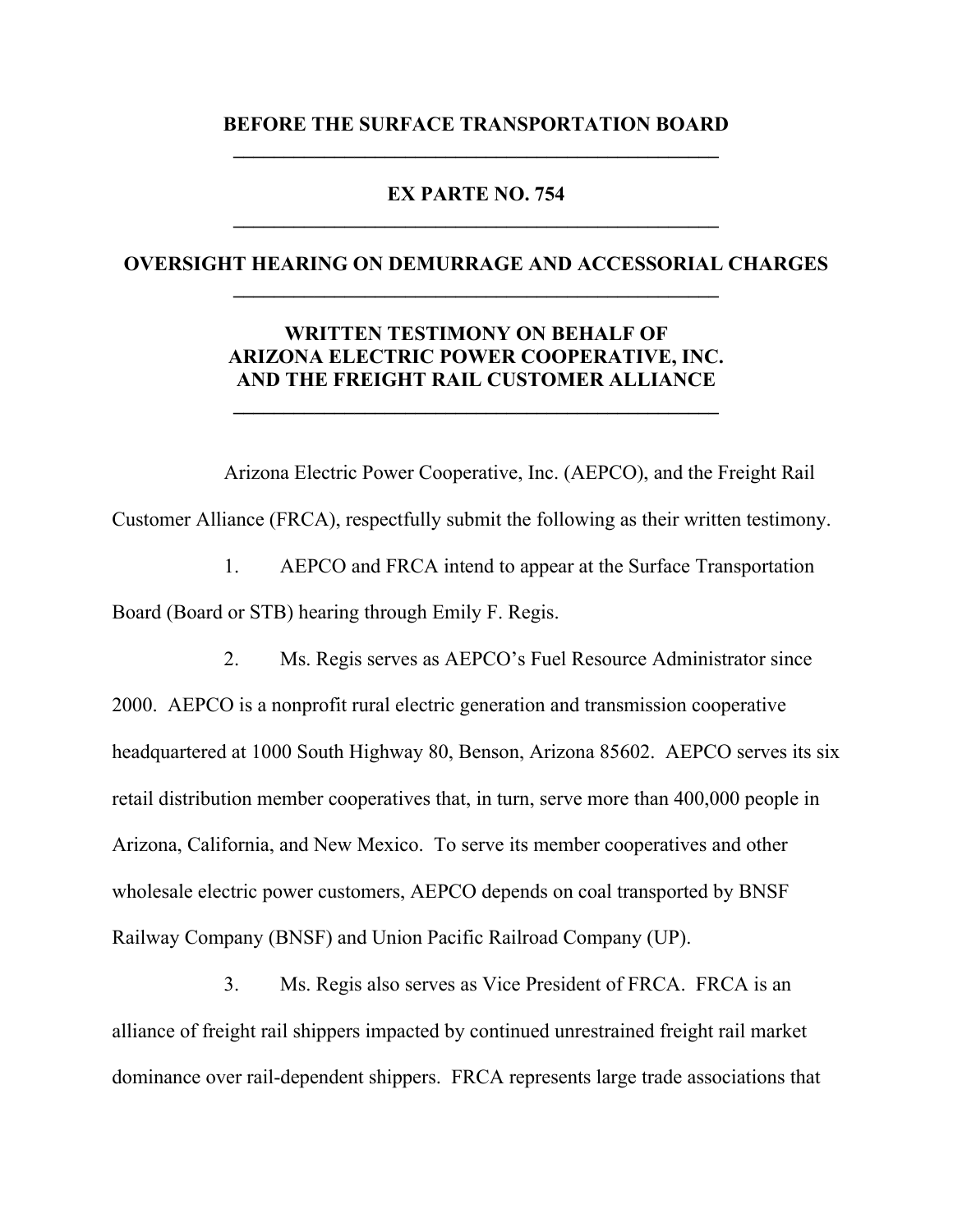in turn represent more than 3,500 electric utility, agriculture, chemical and alternative fuel companies and their customers.

4. In addition, Ms. Regis currently serves as President of the National Coal Transportation Association (NCTA), and as AEPCO's designated representative to the Western Coal Traffic League (WCTL). This statement is submitted on behalf of AEPCO and FRCA, which also support and concur in the separate submissions of WCTL and NCTA. Except where otherwise indicated or suggested, references to "we," "our," and "members" in this statement refer to AEPCO and FRCA.

5. AEPCO and FRCA deeply appreciate that the Board has chosen to hold a public oversight hearing regarding railroad demurrage and accessorial charges. This topic is important to essentially anyone that ships by rail, as well as their suppliers and customers. AEPCO and FRCA's members have directly experienced the various problems that prompted the Board to schedule this hearing.

6. AEPCO and FRCA also commend the Board for the recent release of the long-awaited report of its rate reform task force and look forward to the opportunity to comment upon it. The demurrage and accessorial problems, like the high rates and poor service experienced by many shippers, reflect railroad market power and market dysfunction. Even very large companies and very large shippers, despite their supposed leverage, can and do suffer from these problems, which are typically far worse for smaller shippers. Effective oversight – which includes the availability and use of viable, cost-effective remedies – are required to realize the statutory requirements for railroads to provide service upon reasonable request, at reasonable rates for shippers that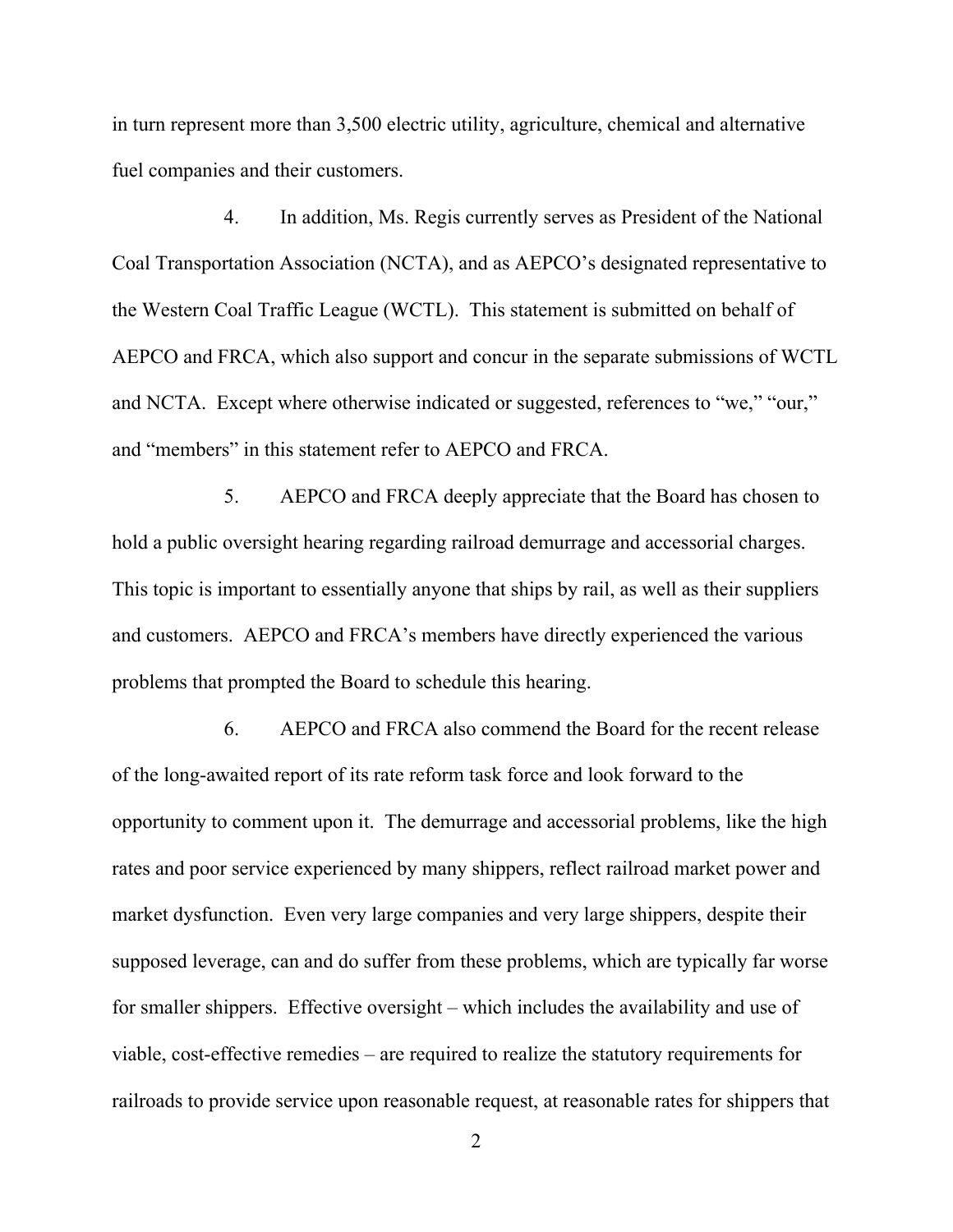lack effective competition, and with reasonable charges and practices for all shippers. We are hopeful that the recommendations made in this report, combined with further public review and comment, will lead to much needed rate reform decisions as soon as possible.

7. Our concerns with respect to demurrage and accessorial charges and practices fall into five categories, with some overlap among them.

8. First, we are being charged separately for additional amounts that were previously encompassed in the line-haul transportation. We are being charged more in order to receive the same bundle of service as before. Because more of these costs are classified as "charges" instead of "rates," we may have less recourse before the Board. For example, if we brought a successful rate case before the Board, as AEPCO and some of FRCA's members have done, the relief we would receive would typically apply only to the rates and not to the charges, meaning we could prevail in the rate case, but still be exposed to higher charges, even though charges are also supposed to be reasonable.

9. Second, many, if not most, of the charges at issue are associated with the adoption or implementation of Precision Scheduled Railroading (PSR) and its variants. In particular, our members have generally not experienced a significant change in demurrage and accessorial charges and related practices in this regard with BNSF, as BNSF is the one Class I railroad that has not adopted PSR. In our view, the railroads do not need to adopt PSR in order to be profitable and sustainable enterprises, particularly since they were already profitable and sustainable before adopting PSR. Instead, the railroads are pursuing PSR to achieve even lower operating ratios, and thereby even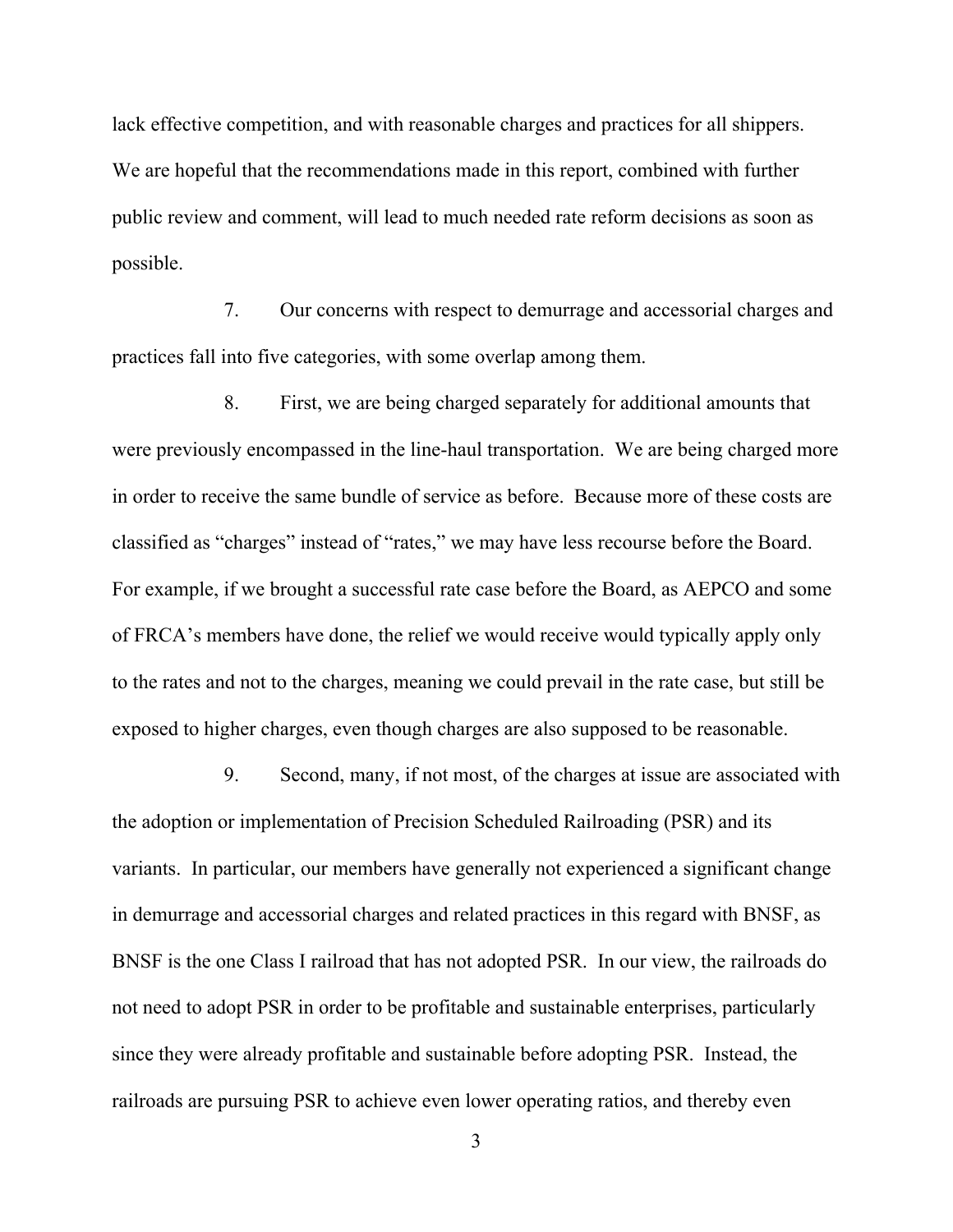higher stock prices. All of the U.S.-based Class I railroads had already lowered their operating ratios, and raised their market capitalizations, before they became infatuated with PSR. For most shippers, PSR translates into having their carriers handle less traffic at a lower operating cost to the railroads, but at higher rates and charges to the shippers. In other words, PSR may provide a path for railroads to increase their margins, but not to enhance their services.

10. Third, the implementation of PSR has brought about a substantial disruption and deterioration in service. We are painfully aware that the West has experienced very adverse weather conditions this past winter and this spring. Even so, the railroad service we have received has been less predictable and more disrupted on UP than on BNSF. CSX and NS customers have also suffered during PSR implementation. We are particularly concerned that the reduction in total capacity, or what is sometimes referred to as surge capacity, associated with PSR means that there will be little opportunity to make-up those service deficits during the remainder of the year. In other words, volumes will be lost forever, rather than merely deferred. At the same time, the Nation's supply chains have become more fragile, without any benefit of offsetting cost savings to shippers.

11. Fourth, we understand that, under some agency precedent, railroads may establish demurrage and accessorial charges that are not merely cost-based, but that include an additional component. To that extent, the charges serve as a penalty, in order to incent shipper, conduct that the railroads deem desirable. The railroads might claim that the higher charges are designed to result in more efficient or superior service or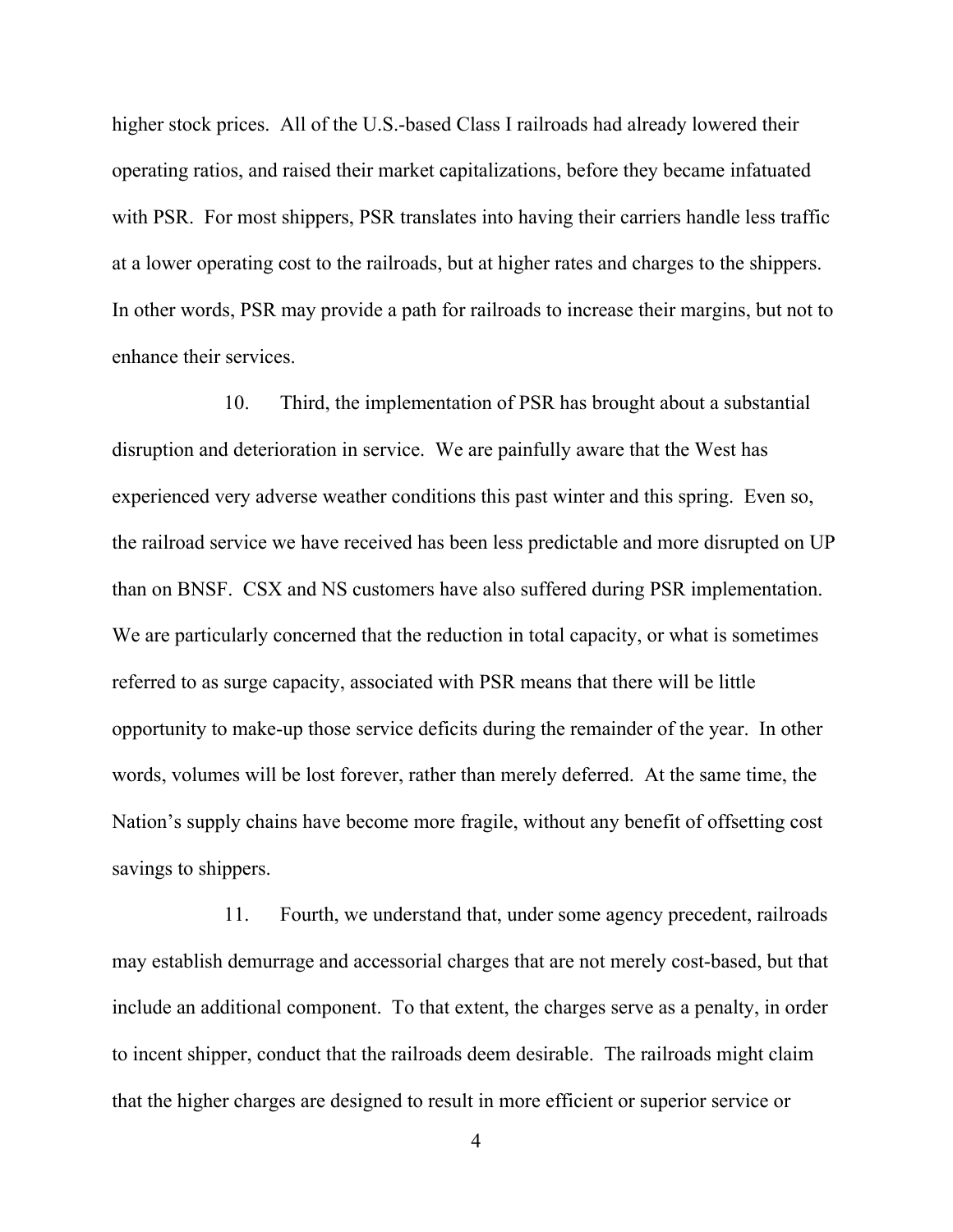system operation, particularly under PSR. However, our experience, as noted above, is that adoption of PSR has been accompanied by a disruption and a deterioration in service. The result is that PSR customers take a double-hit: not only are they required to pay more in demurrage (or detention, in the case of shipper-supplied railcars) and accessorial charges, but they also experience a diminished level of service. In other words, shippers have to pay their carriers more in order to receive less.

12. This outcome is not consistent with the statutory requirement that practices and charges be reasonable, regardless of whether the carrier enjoys market dominance over the traffic. The outcome is also not consistent with the common carrier obligation to provide service upon reasonable request. The railroads were, and are, plainly capable of providing the pre-PSR level of service, but have chosen to go in a different direction and have forced shippers to bear the brunt of their decision.

13. Fifth, there is an absence of fundamental fairness and basic reciprocity between shippers and railroads in the PSR world. Shippers are punished financially for not being able to receive a return train at the appointed time, or for taking too long to receive or unload a railcar. In contrast, railroads enjoy free rein to supply reduced and inconsistent service, without any monetary consequences, other than the lower operating ratios that appear to be their governing objective. Furthermore, PSR means that even long-time shippers with substantial customer volumes are having to deal with new railroad personnel to arrange for service and address the numerous charges and other issues that have arisen, thus adding an additional level of disruption.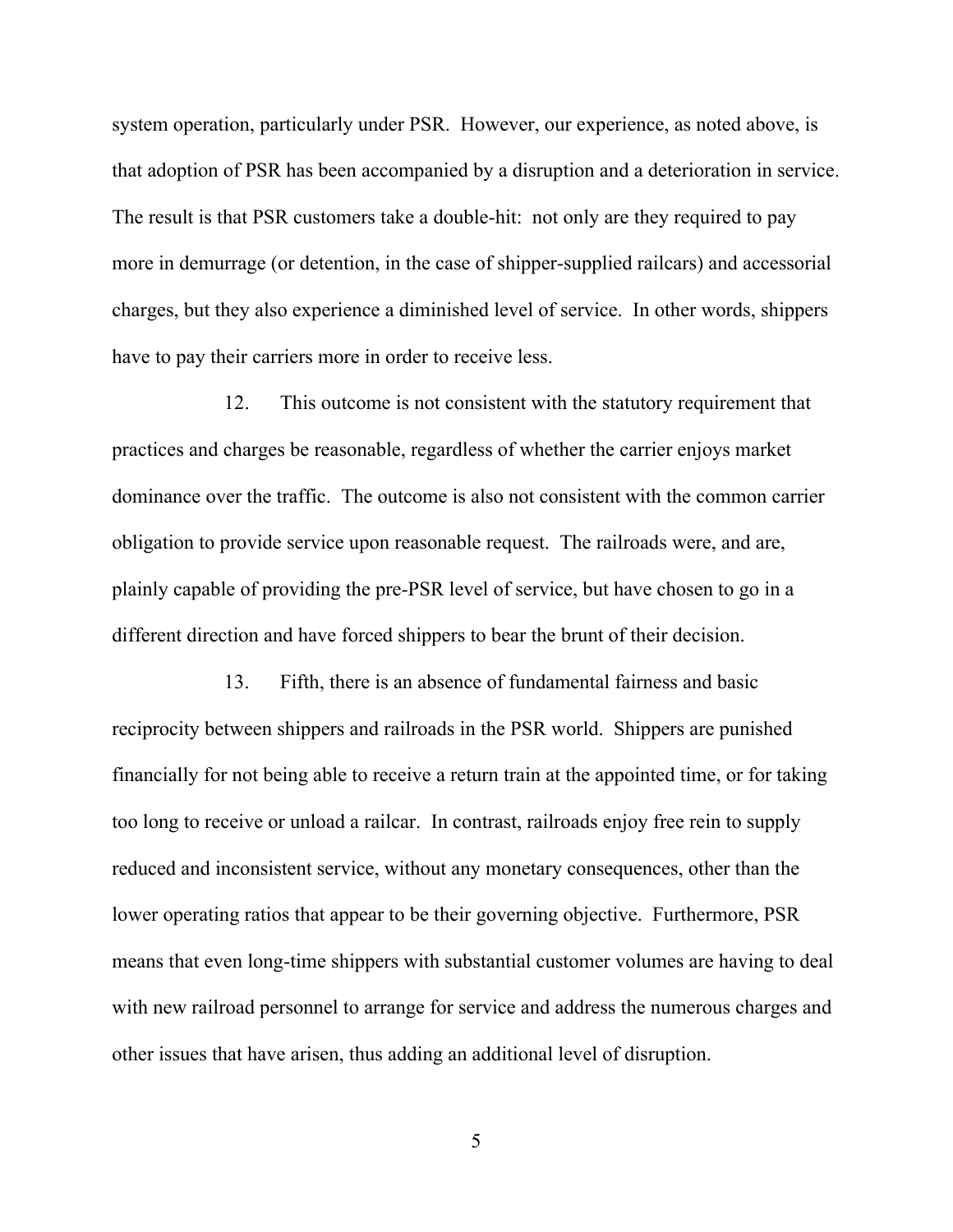14. The remainder of this statement illustrates the above concerns with specific examples and concludes with two related proposals as to how the system might work better.

15. One example of these problems occurred at AEPCO when UP insisted on taking our railcar trainset for its empty return movement before unloading had been completed. AEPCO utilizes a rapid-discharge bottom dump system. The system unloads cars far more rapidly than the rotary dump system used by most other utilities that receive coal unit train service. One trade-off is that the cars may need to be run through the dumper a second time, particularly if the coal has been frozen and/or spent an excessive amount of time in the railcar due to a slow transit time. In this instance, the cars were about to be sent to a repair shop for routine maintenance. It was particularly important that the cars be emptied completely before leaving the plant because the shop would impose an extra fee for having to dump any coal.

16. We needed to run the cars through the dumper a second time, had some remaining "free time" after the first run through, specifically requested that the cars be run through a second time, and were willing to pay for the additional unloading time, at the fee for additional unloading time as increased by PSR. However, UP insisted on taking the train after the first run through the dumper, thereby exposing AEPCO to additional charges from its car repair shop. In addition, the weight of the residual coal causes UP to consume additional fuel to move the cars to the repair shop. Furthermore, UP's own circulars require cars to be fully unloaded before being released for the empty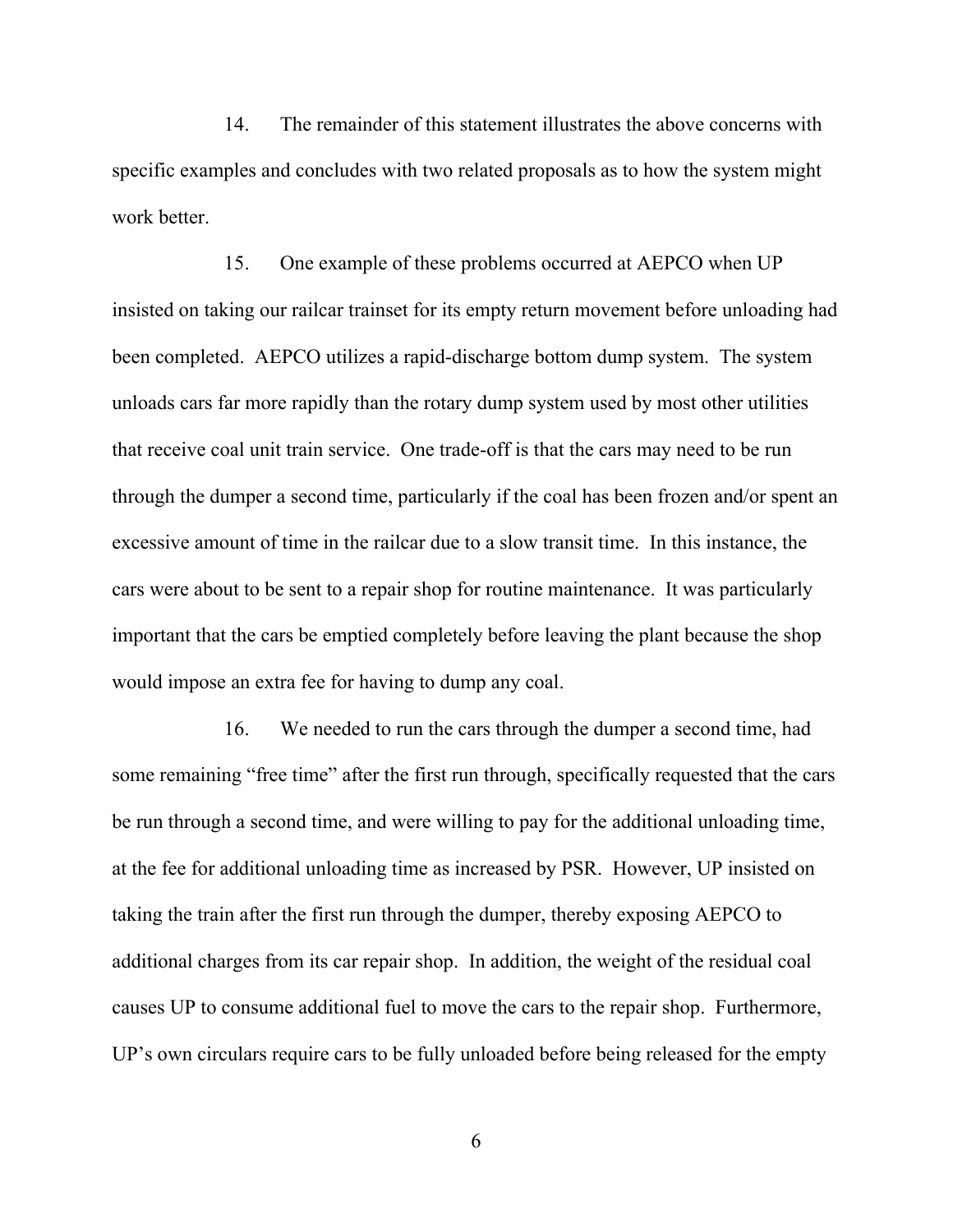movement. Failure to do so can cause trouble for the shipper, the carrier, and the mine when a non-empty railcar is next loaded at the mine.

17. AEPCO's problems with its trainset were not over. AEPCO's trainset eventually made its way to the repair shop in Wyoming and was serviced. The shop notified UP that the cars would be ready to return to service on April 26, but UP did not retrieve the cars until May 6. AEPCO had arranged for a coal delivery using the trainset in late April, and UP and the mine had previously confirmed AEPCO's reservation for that train slot. However, UP was unable to move the train until May, exposing AEPCO to the risk of having to renegotiate with its coal supplier. AEPCO also faces potential charges from the shop operator if cars are not promptly retrieved. If UP had arrived to pick up a train that was not ready until seven days later, UP would have subjected AEPCO to additional charges. UP's poor and less-than precise, predictable, or reliable service has created additional complications for AEPCO. PSR in this instance does not mean precision scheduled railroading as much as it means shifting the costs of UP's unreliable and unpredictable service onto its customers and others.

18. Another example of asymmetrical treatment is when an FRCA member sought to arrange for a trainset to be picked up on one day, but the railroad did not pick up the trainset until 9:00 pm the following day. If a shipper had failed to receive or present a train by that amount of time, it would have certainly received a large demurrage or wait charge and possibly some additional charges. However, UP is not subject to any charge for failing to provide timely service, and is not required to provide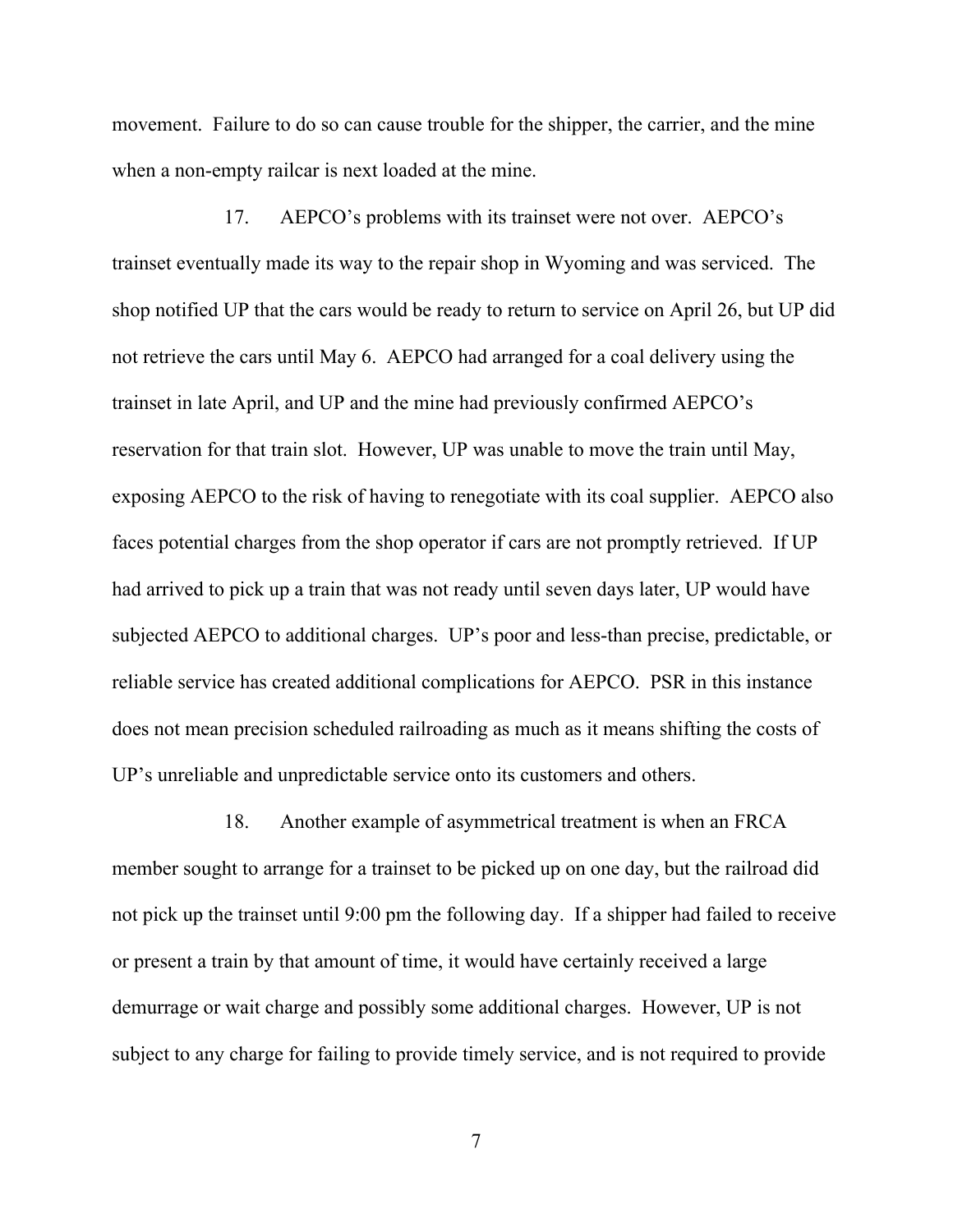reciprocal free time to the shipper. The charges and financial responsibility are all onesided.

19. The problems are exacerbated by the nature of standard force majeure provisions. Such provisions purport, on their face, to apply to both the shipper and the carrier when an event beyond a party's control prevents its compliance with its transportation obligations, such as loading or unloading for the shipper, or providing linehaul transportation for the carrier. There is typically a 72-hour minimum period before force majeure protection begins. The waiting period may appear neutral, but many of the problems that can occur with loading or unloading can be resolved within 72 hours. As a result, force majeure seldom provides a defense to the demurrage and accessorial charges that can confront shippers, and shippers are forced to pay for excessive unloading time and/or a locomotive release/deadhead charge. However, the railroads seldom face liability for failing to accomplish any single task within 72 hours (at least in the case of coal and similar shipments), whereas shippers can be charged if they are even one minute late. In contrast, the events that do disrupt the railroads, such as derailments, flooding, and other outages, typically last far longer than 72 hours. Force majeure provisions thus function in an asymmetrical manner. That asymmetry is compounded by the higher demurrage and accessorial charges that are part of the PSR framework.

20. Constructive placement is another difficult area for shippers. Railroads control the movement of trains and cars, yet if one arrives while another is being unloaded, and the shipper cannot handle both at the same time, the railroad will constructively place the train or cars and start charging demurrage after the shipper's free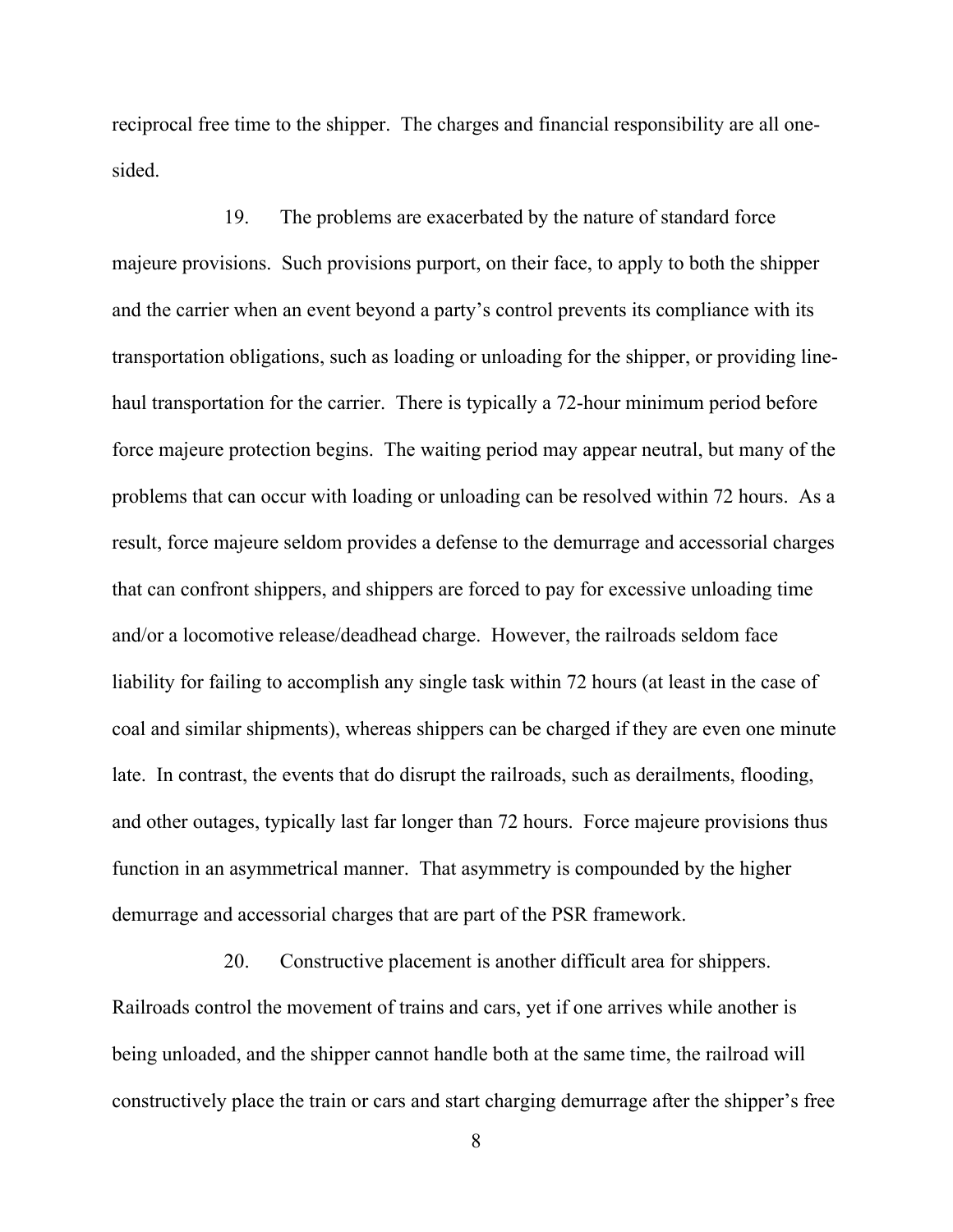time expires. The shipper could have been waiting for days for its freight to arrive, but because both trains (or sets of cars in the case of a manifest shipper) arrive within the same window – a matter that is largely, if not entirely, within the carrier's control – the shipper has to pay additional amounts. With PSR, the railroads should be able to reduce or eliminate constructive placement, at least so long as a shipper loads or unloads on a timely basis, but UP and other railroads have instead made constructive placement more stringent in UP Tariff 6041-B and similar tariffs. While UP claimed at the time that the more stringent measures were directed only at "bad actors," they have instead applied very broadly. At least one FRCA member is looking at hundreds of thousands of dollars in constructive placement charges. Another member has experienced sharp increases, far beyond what could be explained by mere inflation.

21. Sound PSR might, in theory, have the potential to provide some benefit for shippers, even for those that, like AEPCO and some other FRCA members, have the ability to hold large stockpiles. PSR might allow smaller stockpiles to be maintained, along with smaller allocations for rolling stock. Shippers might thus avoid the need to acquire additional trainsets when cycle times are slow, or having to park those trainsets when cycle times are fast.

22. However, as the rules are presently configured, shippers bear the burdens, and railroads reap the rewards, of PSR. If a shipper is exposed to financial risk or penalty when it fails to or is unable to perform, reciprocal exposure should attach to the railroad. The railroad should not be able to expand its market dominance over rates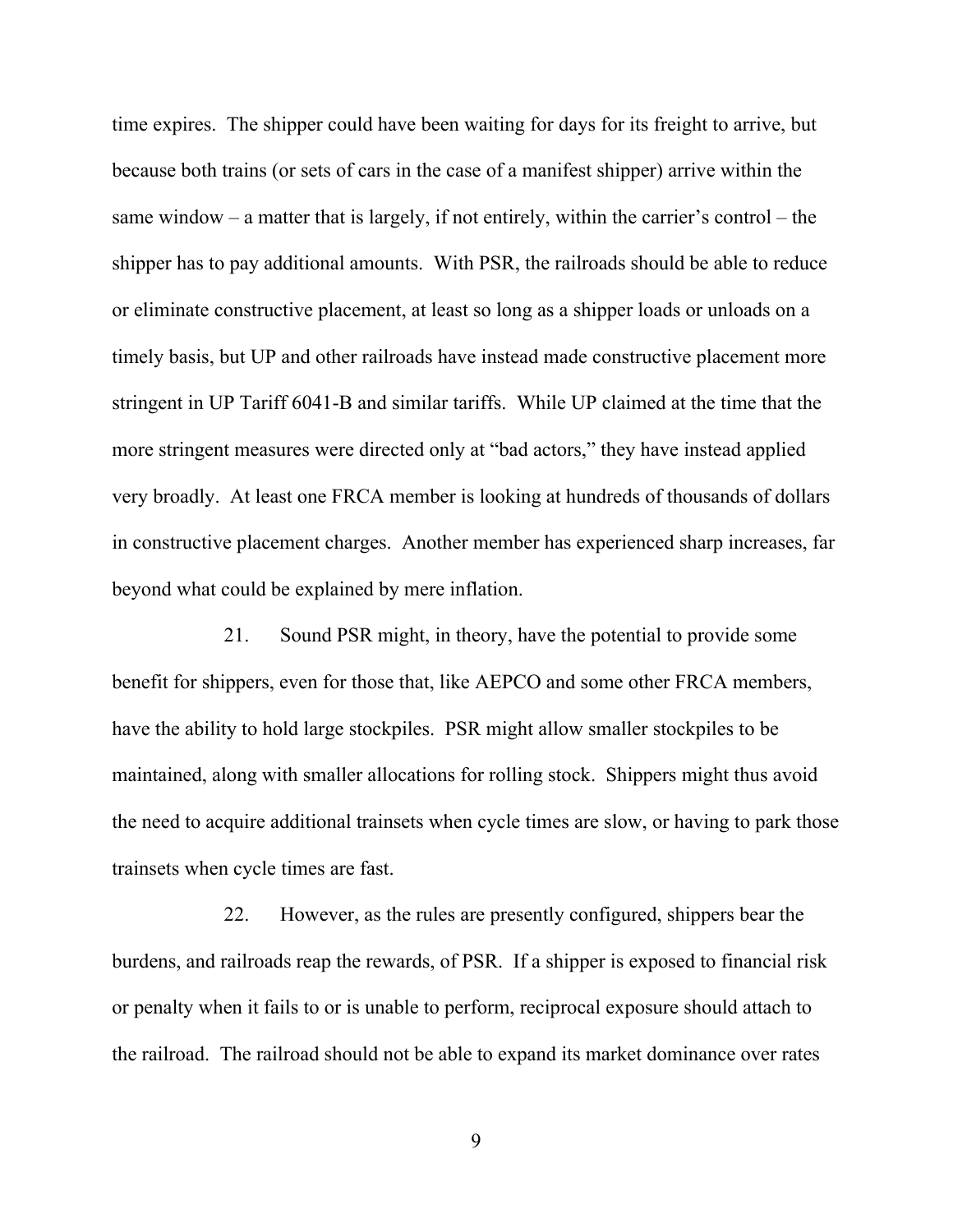to include demurrage and accessorial charges, yet that is what has happened, and is becoming worse, in the PSR environment.

23. AEPCO and FRCA offer several suggestions for the Board to consider in helping to address the current problems with demurrage and accessorial charges and their relation to service and rate issues.

24. First, the carriers should not be allowed to establish new charges for services that were previously provided as part of the regular line-haul rate services, at least not without a showing that the line-haul rates have been reduced commensurately. Otherwise, demurrage and accessorial charges become a means to impose rate increases that may otherwise evade regulatory review.

25. Second, carriers should not be allowed to use demurrage and accessorial charges as a profit center. The Board I recognized and embraced the principle in addressing the safe harbor for railroad fuel surcharges. The same principle should apply here. Total railroad collections for demurrage and accessorial charges should not exceed the aggregate amount of costs that shippers create for those activities. Even if the Board allows some penalty component to improve service or lower costs for the network as a whole, the penal component should be limited, such as an additive of no more than 25% of the underlying cost-based component.

26. Third, the Board should consider adopting the approach that the Federal Energy Regulatory Commission (FERC) requires of jurisdictional public utilities and natural gas pipelines. Penalties apply when a customer seeks to use more than its allocated share of capacity, especially at a time when doing so causes harm to the system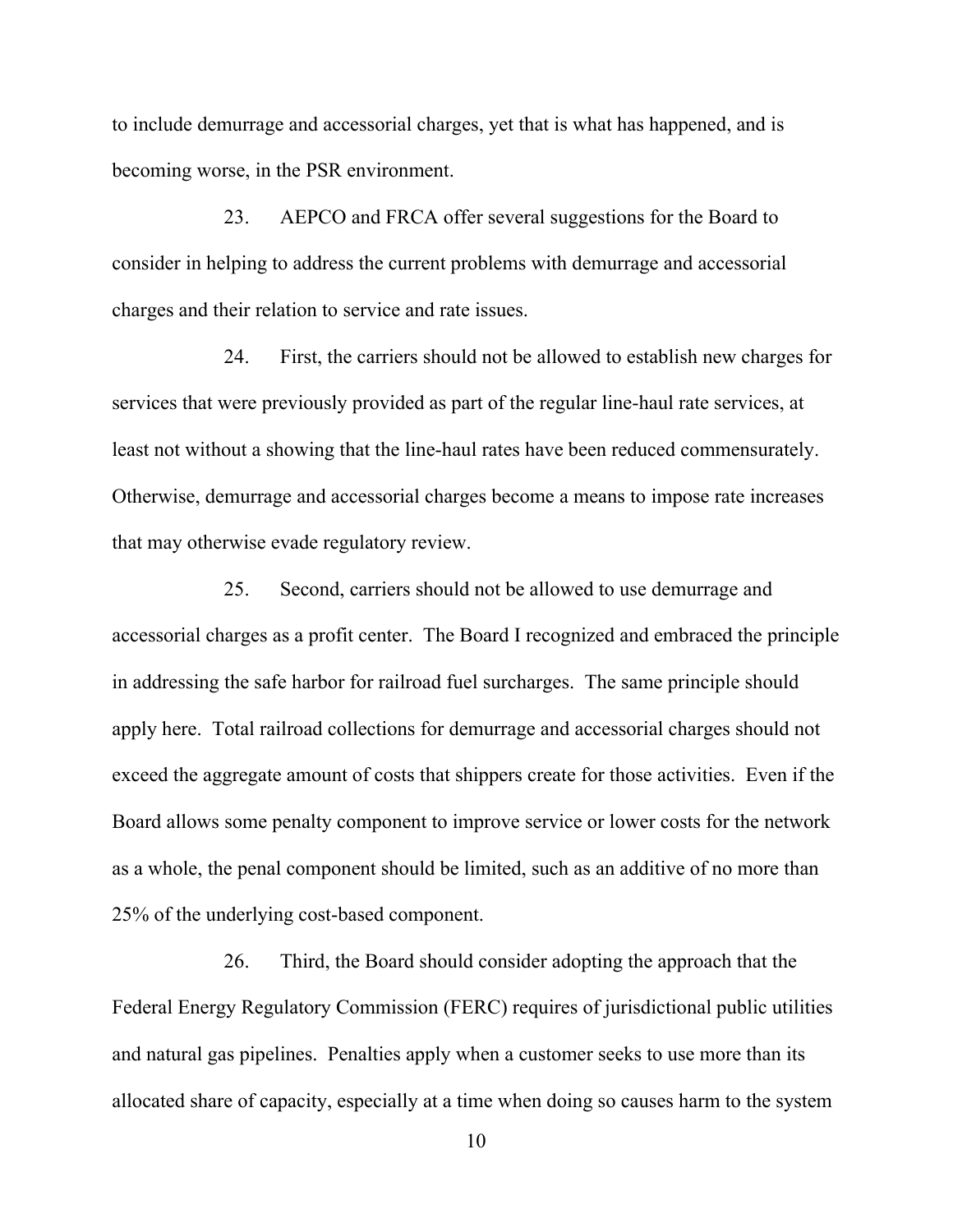or other customers. Under those circumstances, the customer pays a penalty, the severity of which varies based on the severity of the violation and associated harm. However, the penalty revenues are not retained by the utility or pipeline, but are instead distributed to those customers that followed the rules properly. In this manner, the wrongdoer pays an appropriate penalty that is punishment for the past and that provides an incentive for the future, the carrier is made financially neutral, and the shippers that acted appropriately receive the benefit of the penalty proceeds. FERC's system is superior to one where the carrier makes the rules (acts as judge), determines who has violated the rules (acts as jury), and retains the proceeds of the penalties it imposes (acts as a volume-incented executioner).

27. Fourth, insofar as possible, the principle of reciprocity should apply. The railroads should not be allowed to extract increased revenues from demurrage and accessorial charges when they are providing poor service. Similarly, carriers should not be allowed to bunch their trains and then force shippers to accept constructive placement and associated demurrage and accessorial charges. Charges should be excused under such circumstances. At a minimum, shippers should receive offsetting free time and other credits.